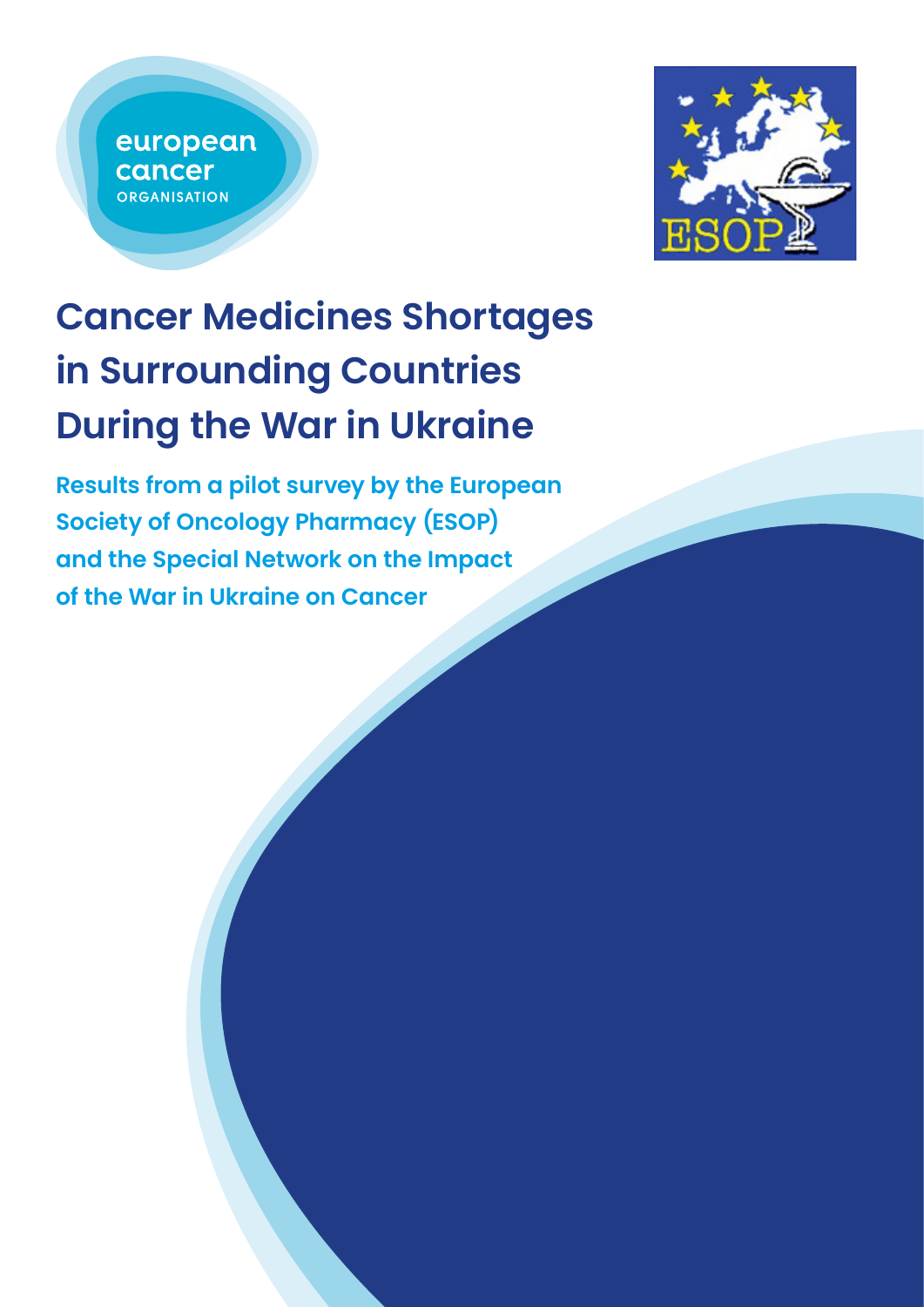



# **Acknowledgements**

This report was jointly produced by the European Society of Oncology Pharmacy (ESOP) and the European Cancer Organisation (ECO), with input and support from the European Society for Medical Oncology (ESMO). It is based on the data retrieved by the 'drug shortage monitor' study conducted by ESOP on the impact of the war in Ukraine on the healthcare system in the countries surrounding Ukraine. This study made use of the list of medicines developed by ESMO and ESOP as part of the ESMO and ESOP surveys on the accessibility and availability of anti-cancer medicines.**1,2**

The report was created in support of the work conducted by the Special Network on the Impact of War in [Ukraine on Cancer](https://www.europeancancer.org/topic-networks/20:impact-war-in-ukraine-on-cancer.html).

We would like to express our kindest gratitude to all the pharmacists across Europe who gave of their time to reply to the survey. This is especially appreciated knowing how time-pressured the daily pharmacy environment is. The pharmacist contributions to the survey have created a unique early picture on the impact of the war in Ukraine on cancer medicines shortages that could not have been achieved otherwise. The European Society of Oncology Pharmacy, the European Cancer Organisation and our partners commit to ensuring the intelligence revealed is rapidly shared with the relevant decision-makers guiding response to the ever-evolving situation.

#### **Authors**

**Mirjam Cru**l, Vice-President, European Society of Oncology Pharmacy (ESOP) & Board Member, European Cancer Organisation **Mark Lawler**, Board Member, European Cancer Organisation

**Lena Becker**, Member Service, European Society of Oncology Pharmacy (ESOP) **Enea Venegoni**, Policy and Research Team, European Cancer Organisation **Norbert Couespel**, Policy and Research Officer, European Cancer Organisation

#### **Coordinators**

**Richard Price**, Head of Policy, European Cancer Organisation **Ivana Lorenzatti**, Communication and Community Team, European Cancer Organisation **Marilena Madsen**, Communication Officer, European Cancer Organisation

#### **Suggested Citation**

Crul M, Lawler M, Becker L, et al. (2022). Cancer Medicines Shortages in Surrounding Countries During the War in Ukraine. Results from a pilot survey by the European Society of Oncology Pharmacy (ESOP) and the Special Network on the Impact of the War in Ukraine on Cancer. European Cancer Organisation; Brussels.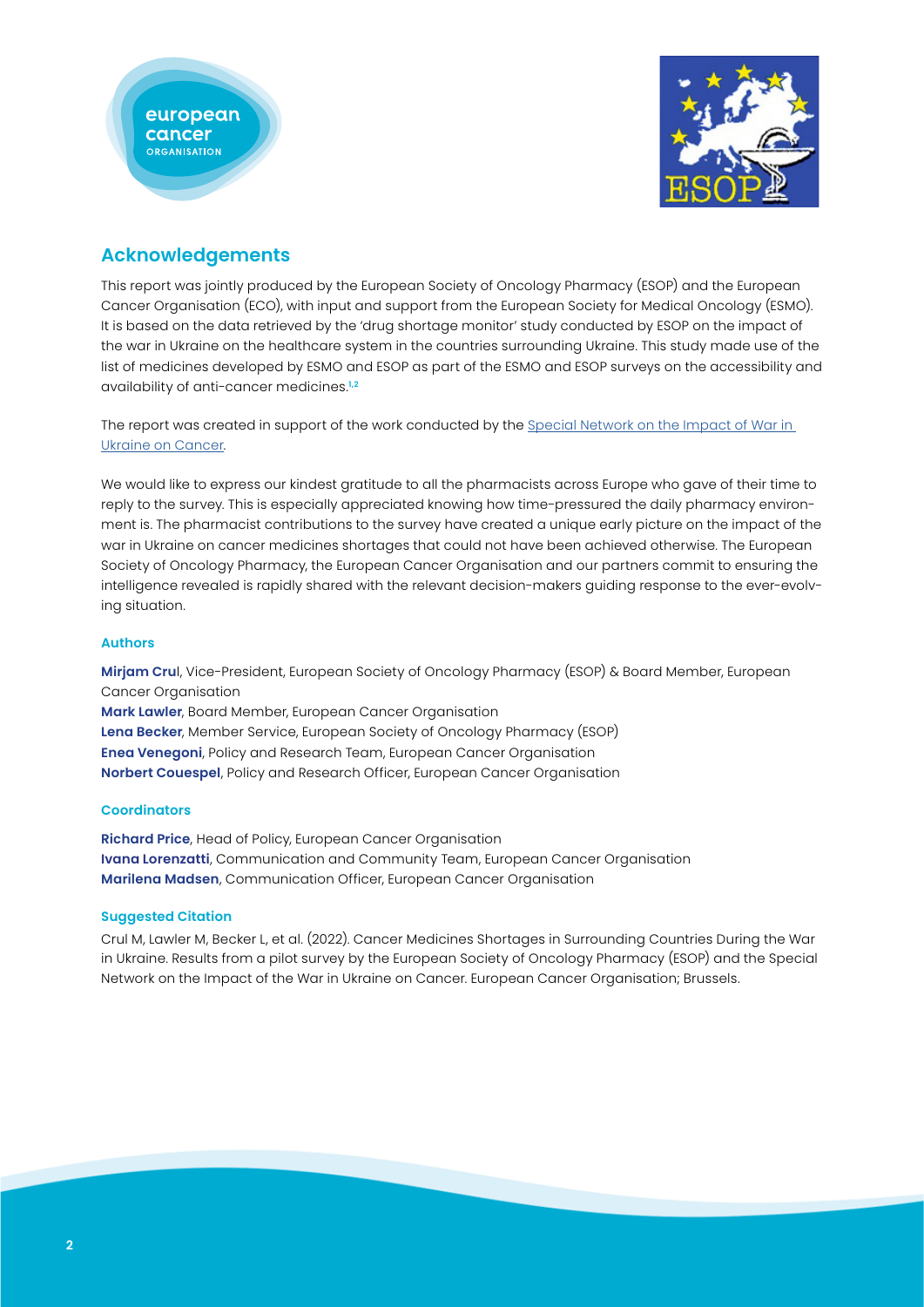# european cancer ORGANISATION



# Foreword

## **Background**

Following the invasion of Ukraine by Russia on 24 February 2022, it is estimated that 12 million Ukrainian citizens have been displaced, of which six million have fled the country. Most of the refugees reached neighbouring countries: up until to 13 May 2022, United Nations High Commissioner for Refugees (UNHCR) numbers suggest 3.2 million refugees have arrived in Poland, 895,828 refugees in Romania, 583,066 refugees in Hungary, 459,546 refugees in the Republic of Moldova and 409,527 refugees in Slovakia.**<sup>3</sup>**

Among those leaving the country, a population of particular concern is cancer patient refugees, namely refugees who were previously receiving treatment for cancer. Health systems in hosting countries are now trying to take responsibility for them by continuing their care. This unexpected influx of new patients represents a significant additional pressure for cancer centres and hospitals across the region, potentially exacerbating pre-existing gaps in national health systems' resilience. This includes but is not limited to shortages of medicines, shortages of medical equipment, lack of hospital beds and workforce gaps.

#### Scope of the Survey

To better quantify this issue, the European Society of Oncology Pharmacy (ESOP) launched and completed a pilot study in collaboration with the European Cancer Organisation (ECO). The survey has collected data from Ukraine's neighbouring countries and other affected Eastern European countries. It aims to determine the consequences of the displacement of Ukrainian cancer patients to clinical facilities, with a specific focus on shortages of anti-cancer drugs. Shortages of anti-cancer drugs are of critical importance, as they lead to sub-optimal treatment for cancer

patients in hospitals and become an economic burden for the health system. In fact, studies have shown that drug shortages could cause excess spending, for example as hospitals might resolve to buy additional supplies of the medication that is lacking, or to look for more expensive alternatives of the same drug. Moreover, drug shortages could turn into additional labour costs associated with managing the dearth of certain medications. It has been shown that in the United States, these labour costs associated with managing shortages amount to \$216 million annually.**<sup>4</sup>**

With respect to cancer care, delays and interruptions to chemotherapy treatment caused by medicines shortages can also be highly distressing for patients, their families, their carers and healthcare professionals, as curative treatment often requires a precise treatment regimen with no disruption of dosing schedules. Furthermore, cancer medicines affected by shortages often have few or no proven effective alternatives. The ESOP survey was designed to discover the extent to which the war in Ukraine has exacerbated shortages in neighbouring countries and, in so doing, help provide accurate intelligence to inform the most appropriate intervention.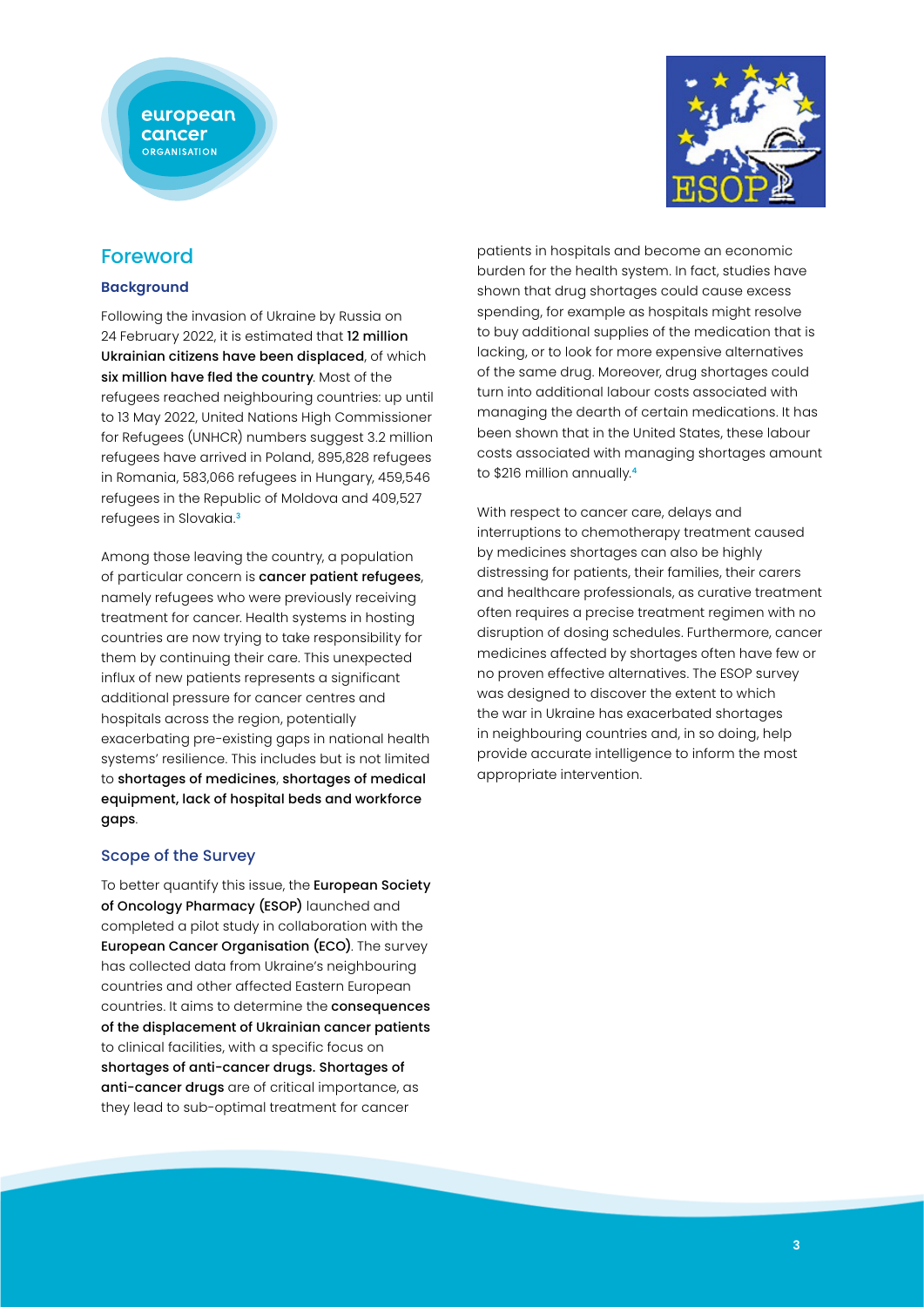

ORGANISATION



# Methodology

An online survey was developed using the survey tool Lamapoll (Lamapoll, Berlin, Germany). The survey consisted of four general demographic questions (country and city of origin, name of the hospital and profession of the respondent), followed by a general question regarding the number of Ukrainian patients with cancer under treatment in the hospital of the respondent. Next, four questions on drug shortages were posed, where the respondents were asked to indicate whether or not they experienced drug shortages in one of the following classes of drugs necessary to treat patients with cancer: anti-cancer drugs, pain medication, anesthetics, supportive drugs. This study made use of the list of medicines developed by ESMO and ESOP as part of the ESMO and ESOP surveys on the accessibility and availability of anticancer medicines.**1,2**

If there was a shortage, the respondent was asked to indicate for which type(s) of drugs. The survey ended with an open question inviting the participant to submit any comments regarding their experiences in treating refugee patients with cancer.

Before distribution, the questionnaire was validated by three independent pharmacists from three different countries on content and language. The link to the survey was sent to the ESOP country delegate of the countries surrounding Ukraine (including the Baltic states), asking them to forward the survey to their national colleagues, indicating that one response per hospital was needed.

# **Results**

## **Respondents' Locations**

The present survey was conducted between 31 March and 13 April 2022. Data were collected from hospitals in countries neighbouring Ukraine concerning cancer patient refugee influx and medicine supplies. In total, 46 hospital pharmacists from seven countries participated in the survey. The countries included in the survey were Estonia, Czech Republic, Hungary, Latvia, Lithuania, Moldova, Poland, Romania, and Slovakia. We received responses from Poland (23 respondents), Romania (eight respondents), Hungary (six respondents), Slovakia (six respondents), Latvia (four respondents), Czech Republic (one respondent) and Estonia (one respondent) (Figure 1). The higher response rates received from Poland, Romania,



## **Figure 1. Map with respondents' locations**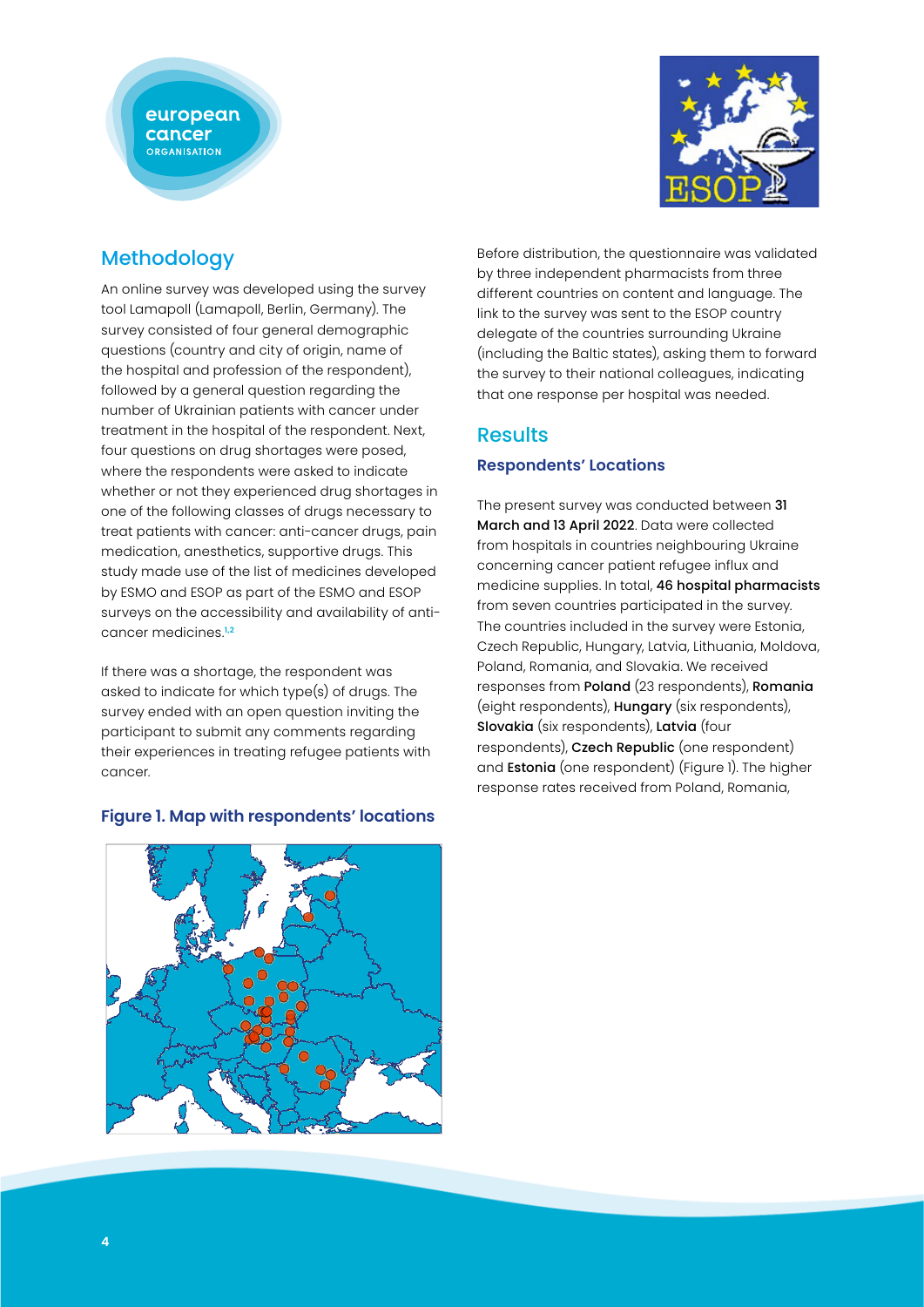

ORGANISATION



Hungary and Slovakia, reflect the trend of the migratory wave as of 5 May 2022, where Poland, Romania, Hungary and Slovakia are among the countries with the highest refugee influx from Ukraine, as per the data from UNHCR.**<sup>3</sup>**

## Number of Ukrainian Cancer Patient Refugees

Although not all the respondents of the survey could provide an estimate of the number of Ukrainian cancer patient refugees that had shown up at their hospitals, a total of 23 respondents (50%) gave an estimate of the cancer patients that they provided support to, which ranged between zero and 50 (mean = 10) refugees, with an average of six refugees per facility. Notably, 21% of the respondents indicated that they were hosting ten or more

cancer patient refugees at their facilities at the time of the survey (Table 1).

#### **Shortages**

In countries receiving the most refugees and people in need from Ukraine due to the ongoing war, supplies of anti-cancer drugs might be impacted. Disruptions might occur due to higher demands for drug supplies due to the arrival of new patients requiring cancer medicines. This might be especially true for countries which already had lower levels of drug supplies. Shortages of drug supplies are particularly harmful, as they could disrupt the overall medical supply chain, having consequences for both local cancer patients and refugees.

| <b>NUMBER OF REFUGEES</b> | <b>NUMBER OF RESPONDENTS</b> | <b>PREVALENCE</b> |
|---------------------------|------------------------------|-------------------|
| $\overline{0}$            | 8                            | 34.78%            |
| 1                         | 3                            | 13.04%            |
| $\overline{2}$            | п                            | 4.35%             |
| $\mathbf{3}$              | п                            | 4.35%             |
| $\overline{4}$            | $\overline{2}$               | 8.70%             |
| 5                         | $\overline{2}$               | 8.70%             |
| $6\phantom{1}6$           | п                            | 4.35%             |
| $\overline{7}$            | п                            | 4.35%             |
| 8                         | ı                            | 4.35%             |
| $\overline{9}$            | п                            | 4.35%             |
| 10                        |                              | 4.35%             |
| <b>Total</b>              | 23                           | 100%              |

## **Table 1. Number of Ukrainian cancer patient refugees hosted by each respondent**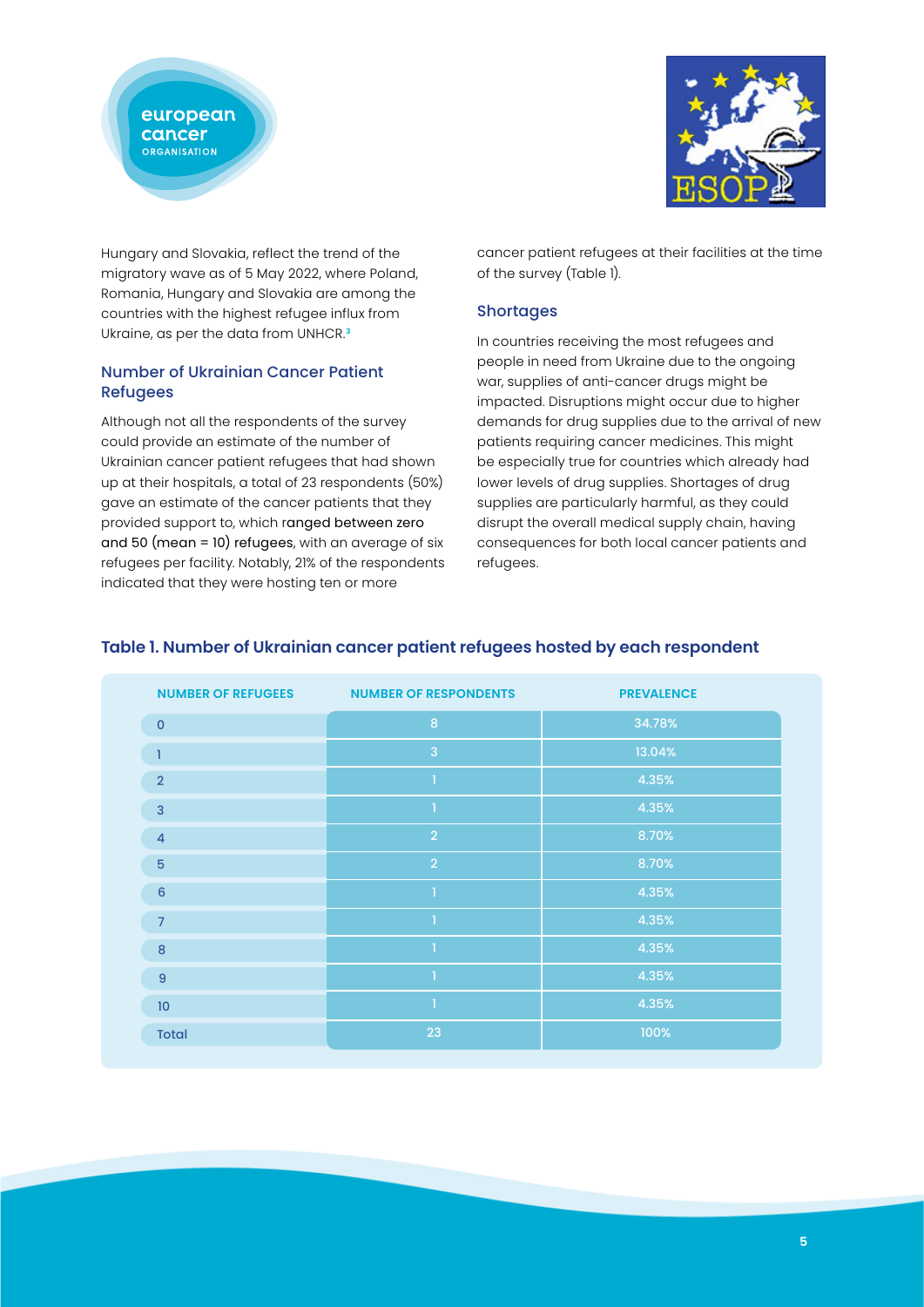



#### *Shortages of anti-cancer drugs*

Respondents who indicated shortages in anti-cancer drugs were located in Hungary, Latvia, Romania and Poland. Remarkably, these four countries in which medicines shortages were reported are from the EU area: Latvia, where 100% of respondents reported medicines shortages, Hungary (80% medicines shortages), Romania (40% medicines shortages) and Poland (28% medicines shortages) (Table 2).

Overall, at the time of the survey, 36% of the hospitals involved in the survey reported shortage of medications used to treat cancer. The

anti-cancer drugs which are most in short supply are: Oxaliplatin, Fluorouracil, Cisplatin (33% of the respondents, three respondents each) followed by Gemcitabine, Carboplatin, Capecitabine, Paclitaxel (22% of respondents, two respondents each) and by Cyclophosphamide (iv), Cytarabine, Docetaxel, Doxorubicin, Etoposide (iv), Irinotecan, Melphalan (iv), Methotrexate (iv), Vinblastine (11%, one respondent each). A single respondent indicated shortages of Calcium folinate. No shortages of Monoclonal Antibodies or Tyrosine Kinase Inhibitors were reported.

| <b>COUNTRY</b>        | <b>NUMBER OF RESPONDENTS</b> | <b>HOSPITALS WITH</b><br><b>MEDICINES SHORTAGES (%)</b> |
|-----------------------|------------------------------|---------------------------------------------------------|
| <b>Czech Republic</b> |                              | $\overline{O}$                                          |
| Estonia               |                              | $\overline{O}$                                          |
| Hungary               | 6                            | 80                                                      |
| Latvia                | $\overline{4}$               | 100                                                     |
| Poland                | 23                           | 28                                                      |
| Romania               | 8                            | 40                                                      |
| Slovakia              | 6                            | $\Omega$                                                |

## **Table 2. Medicines shortages by country of the respondents**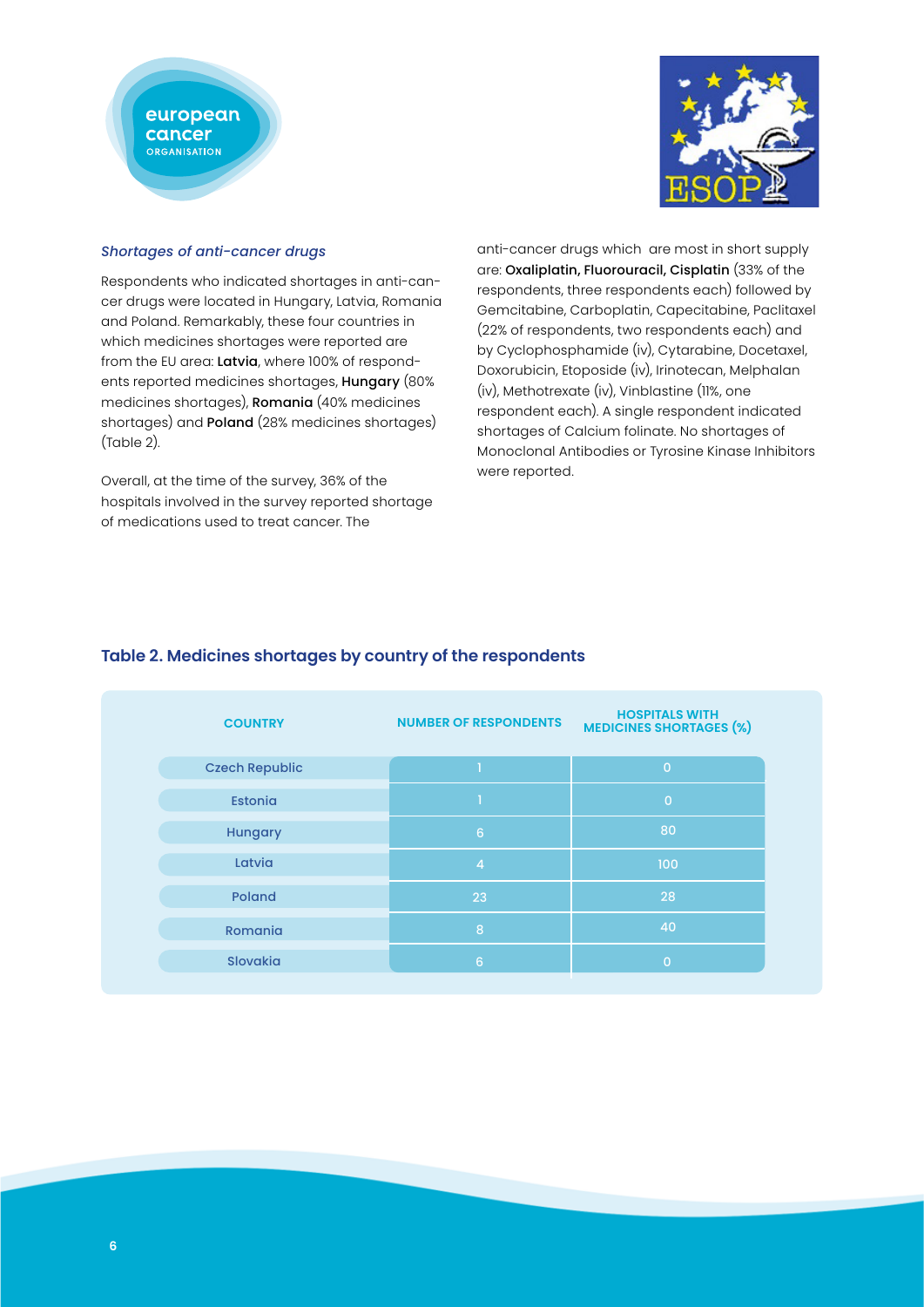



# **Figure 2. Shortages of anti-cancer drugs**

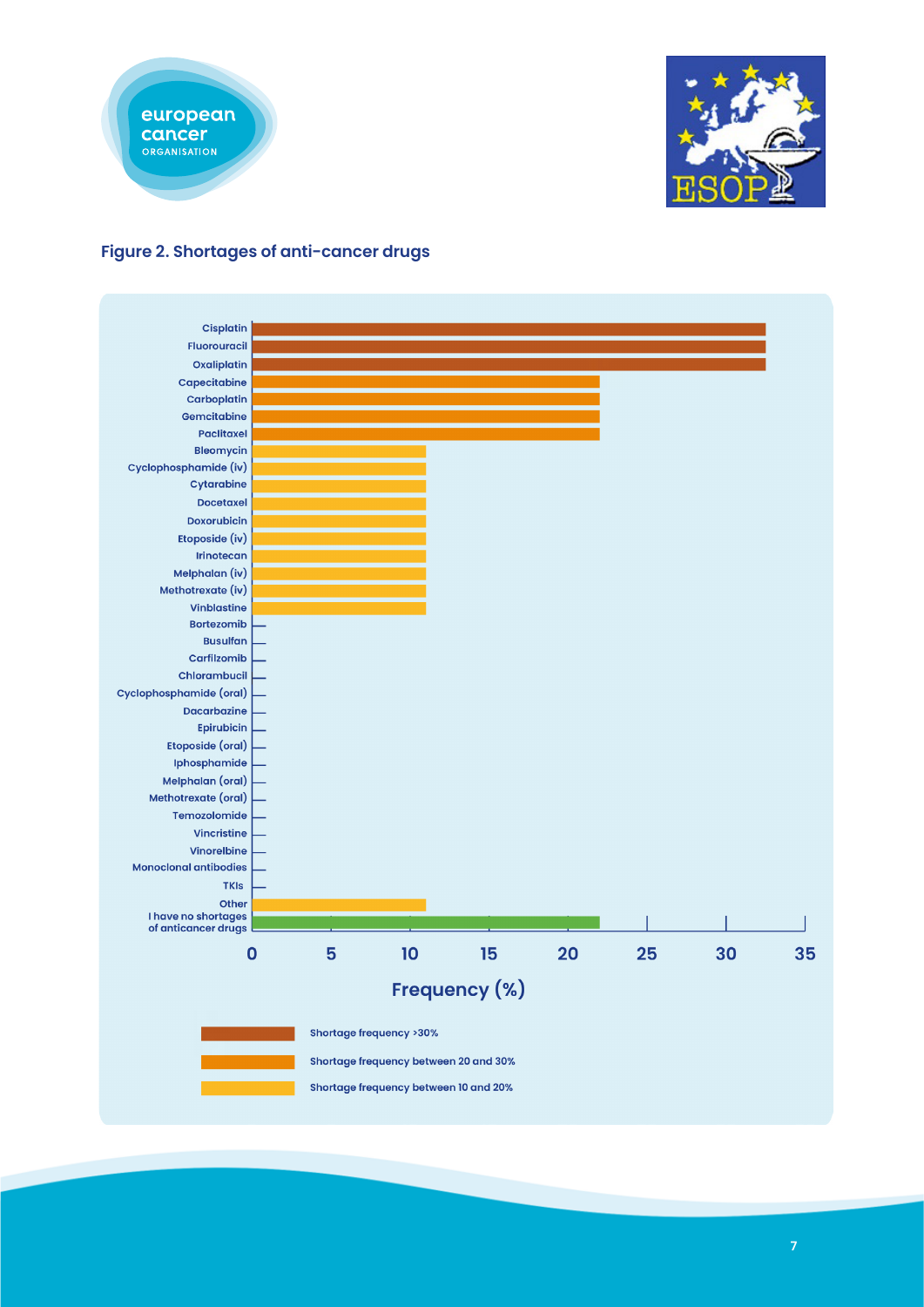

ORGANISATION



Notably, most shortages of anti-cancer drugs identified are shortages of inexpensive classical cytotoxic drugs, available as generic medicines (Figure 2). Moreover, if we compare shortages of intravenous medicines with shortages of oral medicines, it emerges that intravenous drugs are those mostly affected. Oxaliplatin, fluorouracil, cisplatin are all administered intravenously, and most of the respondents reported shortages of Cyclophosphamide (iv), Melphalan (iv), Methotrexate (iv), Etoposide (iv) as opposed to shortages of the oral version of the same drugs.

#### *Shortages of pain medication*

The majority of respondents reported no shortages of pain medication (62.5%, five respondents). However, two respondents reported shortages of Acetaminophen, while two other reported shortages of intravenous opioids (representing 25% of the respondents each).

#### *Shortages of anaesthetics*

Overall, the majority of respondents reported no shortages of anaesthetics (75%, six respondents). Among those who reported shortages, there were two who reported shortages of Midazolam, and one reported shortages of Polstigmin.

#### *Shortages of supportive medication*

Overall, the majority of respondents reported no shortages of supportive medication (75%, six respondents). However, a single respondent reported shortages of oral 5HT3 antagonist.

# **Discussion**

Overall, this pilot survey has indicated that the refugee crisis has taken a significant toll on. hospitals treating cancer patients and on the health systems in Ukraine's neighbouring countries. The number of respondents per country reflected the intelligence concerning the refugee influx.

Countries that received the highest number of overall refugees from Ukraine were also those from which we received most responses. When it comes to cancer medicines shortages, Latvia and Hungary were the two countries where most facilities reported shortages, with 100% of the facilities in Latvia reporting medicines shortages and 80% of Hungarian facilities. Poland and Romania also reported shortages in cancer medicines. Interestingly, the anti-cancer drugs most lacking were inexpensive classical cytotoxic medicines, meaning that shortages of medicines might not be related to drug cost. Additionally, from this pilot survey, it appears that the drugs mostly lacking were those administered intravenously, which might indicate a link to the method of administration of the drug.

# **Future steps**

Given the results from the present survey on medicines shortages, it appears of the utmost importance to follow-up this pilot survey with a more extensive and more layered survey, in order to gather additional information on medicines shortages, and broader impacts of the Ukraine war on multidisciplinary cancer services. Given that the most recent data on the refugee influx from Ukraine show a reduction in numbers, it is important to gather data on the evolution of medicine supplies, in order to see if shortages might follow the same trend and reduce in future months or if, on the contrary, the problem will persist or even increase. Capturing an up-to-date picture of the situation and acting promptly will help manage and contain possible consequences on healthcare systems and, most importantly, on the lives of cancer patients.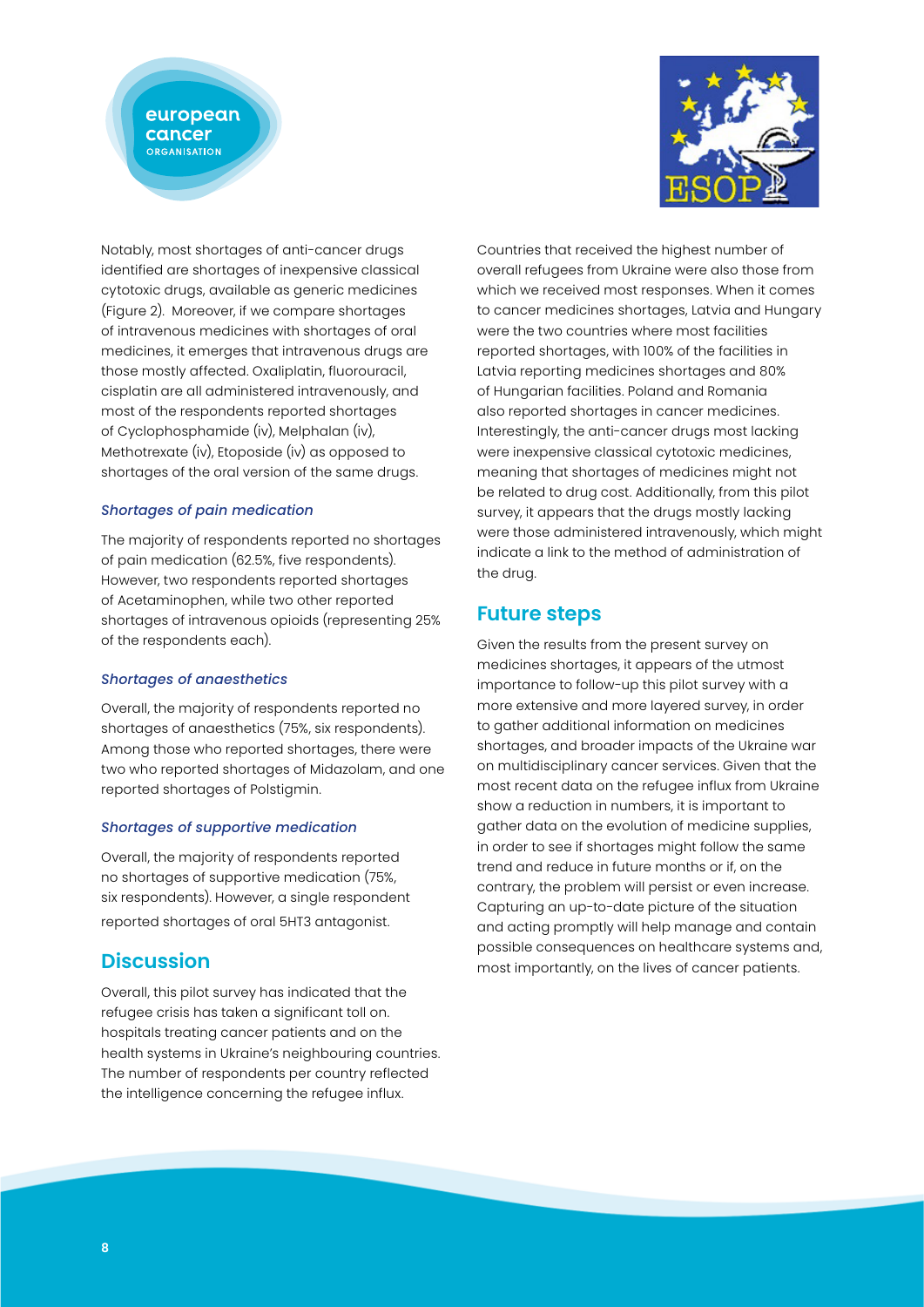

## **Policy Message**

The findings of the ESOP survey indicate that, in order to support the welfare and care needs of Ukrainian cancer patient refugees, as well as other users of the health services in the countries neighbouring Ukraine, attention must be paid to the issue of medicines shortages. This should include regular public reporting on the extent of shortages.

The findings also indicate that special attention may be required in particular for generic medicines supply chain shortages, given the consistent reporting of such shortages across countries neighbouring Ukraine.

# References

- 1. European Society for Medical Oncology. (2019). Accessibility and Availability of Medicines. https:// www.esmo.org/policy/accessibility-and-availability-of-medicines
- 2. European Society for Medical Oncology. (2017). Cancer medicines shortages in Europe. Policy recommendations to prevent and manage shortages. https://www.esmo.org/content/ download/199478/3584846/1/Cancer-Medicines-Shortages-in-Europe.pdf
- 3. United Nations High Commissioner for Refugees. (2022, May). Ukraine Refugee Situation. https:// data2.unhcr.org/en/situations/ukraine/location?secret=unhcrrestricted
- 4. Kaakeh, R., Sweet, B.V., Reilly, C., Bush, C., DeLoach, S., Higgins, B., Clark, A.M., Stevenson, J. (2011). Impact of drug shortages on U.S. health systems, American Journal of Health-System Pharmacy, 68(19): 1811–1819, https://doi.org/10.2146/ajhp110210